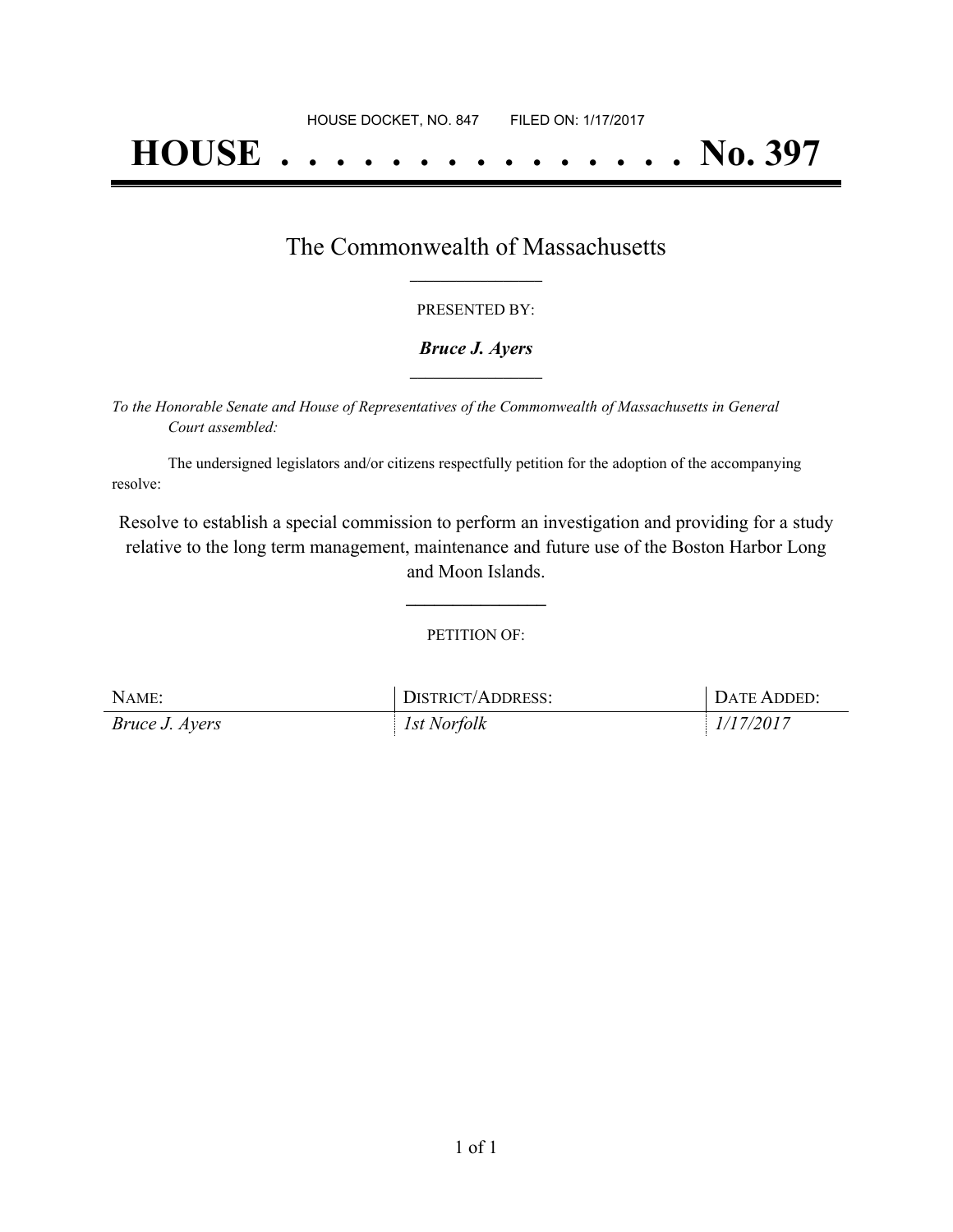### HOUSE DOCKET, NO. 847 FILED ON: 1/17/2017

## **HOUSE . . . . . . . . . . . . . . . No. 397**

By Mr. Ayers of Quincy, a petition (accompanied by resolve, House, No. 397) of Bruce J. Ayers for an investigation by a special commission (including members of the General Court) relative to the long-term management and maintenance of certain harbor islands. Environment, Natural Resources and Agriculture.

### [SIMILAR MATTER FILED IN PREVIOUS SESSION SEE HOUSE, NO. *617* OF 2015-2016.]

## The Commonwealth of Massachusetts

**In the One Hundred and Ninetieth General Court (2017-2018) \_\_\_\_\_\_\_\_\_\_\_\_\_\_\_**

**\_\_\_\_\_\_\_\_\_\_\_\_\_\_\_**

Resolve to establish a special commission to perform an investigation and providing for a study relative to the long term management, maintenance and future use of the Boston Harbor Long and Moon Islands.

| $\mathbf{1}$    | Resolved, That, notwithstanding any general law, special law or local ordinance to the            |
|-----------------|---------------------------------------------------------------------------------------------------|
| $\overline{2}$  | contrary, a special commission is hereby established for the purpose of conducting an             |
| $\overline{3}$  | investigation and study of methods to provide long term management and maintenance of Moon        |
| 4               | Island and for determining and publicizing projected future use of Long Island; provided that     |
| 5               | said special commission shall consist of two members of the Senate to be appointed by the         |
| 6               | Senate President, two members of the House of Representatives to be appointed by the House        |
| $7\overline{ }$ | Speaker, the mayor of Boston or his designee, the district Boston City Councillor, the mayor of   |
| 8               | Quincy or his designee, the district Quincy City Councillor, one representative of the National   |
| 9               | Park Service, the Secretary of the Executive Office of Environmental Affairs or his designee, one |